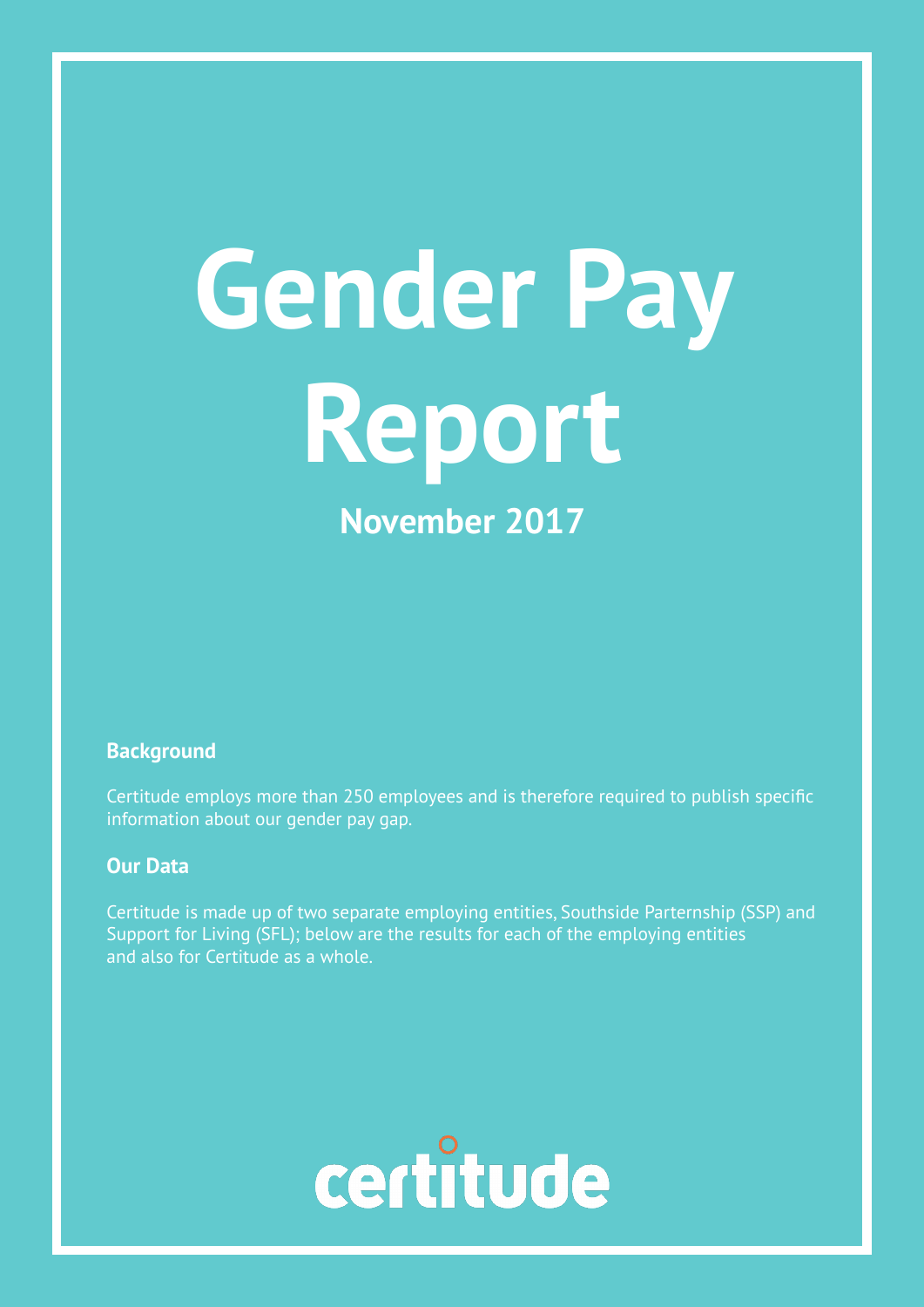### **Gender Pay Gap Statistics Certitude**

#### **Pay and Bonus Gap**

|                         | Difference between men and women |        |
|-------------------------|----------------------------------|--------|
|                         | Mean                             | Median |
| Difference in pay       | 3.73%                            | 0%     |
| Difference in bonus pay | 0%                               | 0%     |

#### **Proportion of colleagues awarded a bonus for the relevant period**



**Number of men/women in the quartile pay band: Upper, Upper Middle, Lower Middle, Lower**

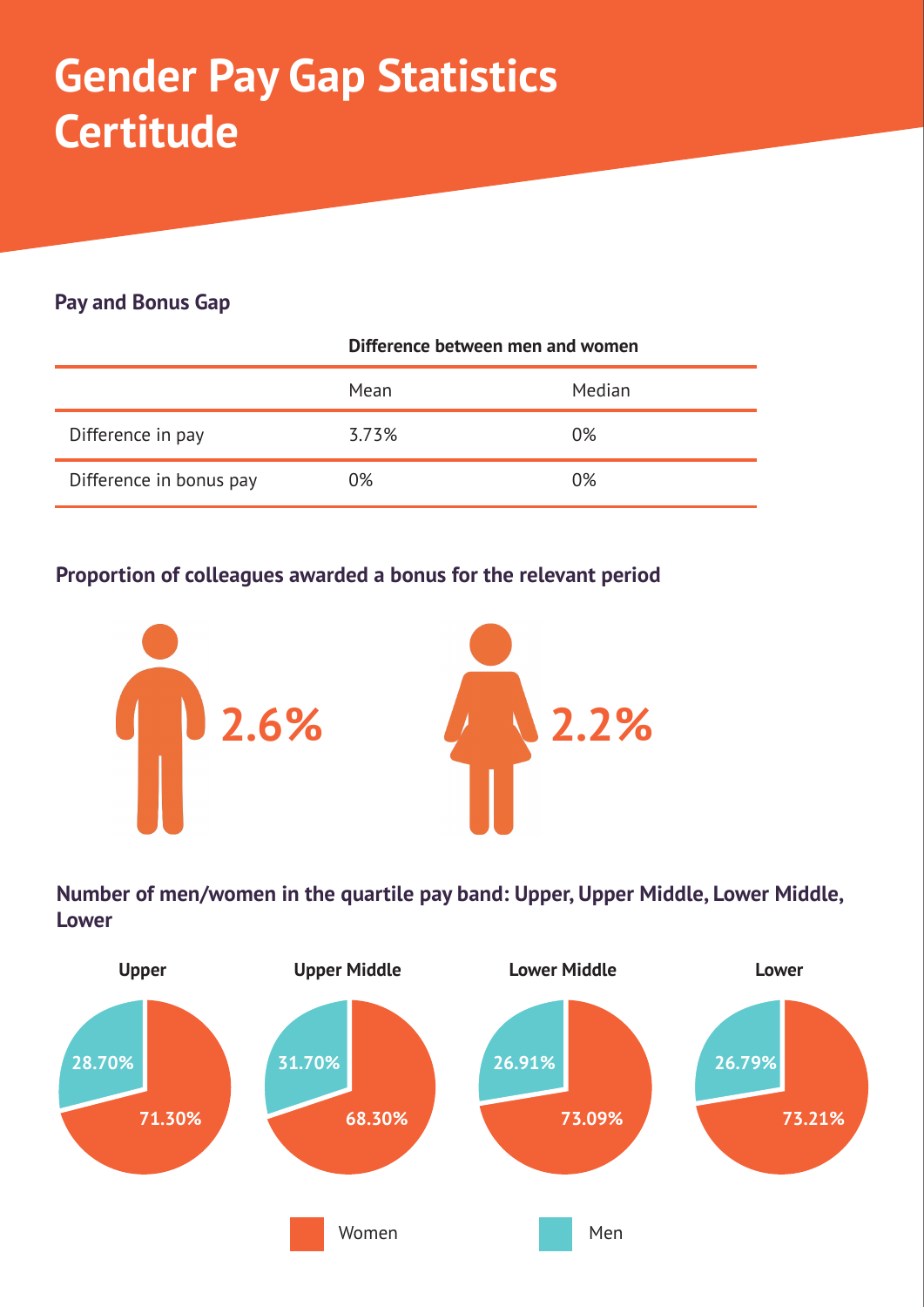### **Gender Pay Gap Statistics Support for Living**

#### **Pay and Bonus Gap**

|                         | Difference between men and women |        |
|-------------------------|----------------------------------|--------|
|                         | Mean                             | Median |
| Difference in pay       | 4.82%                            | 7.12%  |
| Difference in bonus pay | 0%                               | 0%     |

#### **Proportion of colleagues awarded a bonus for the relevant period**



**Number of men/women in the quartile pay band: Upper, Upper Middle, Lower Middle, Lower**

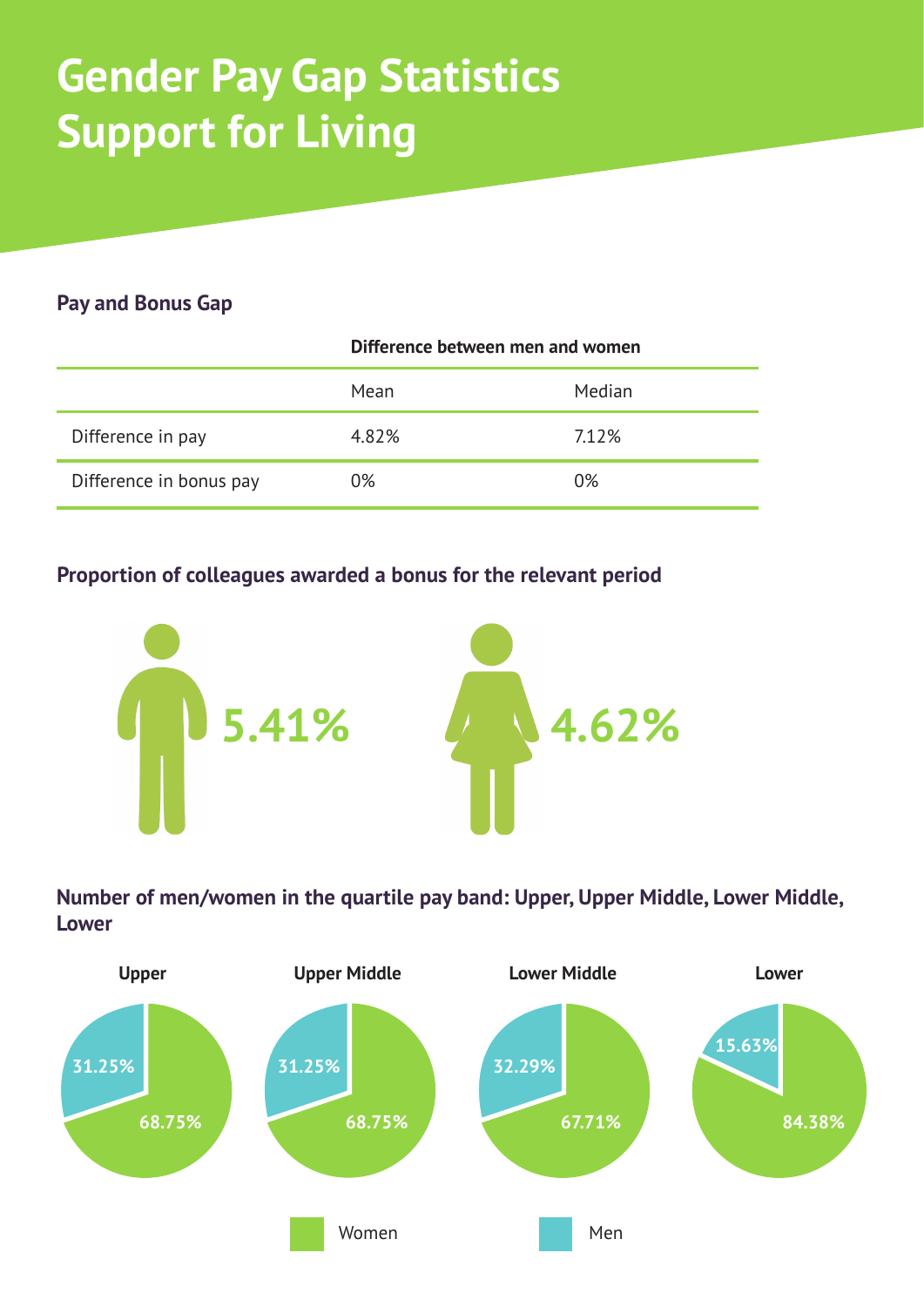## **Gender Pay Gap Statistics Southside Partnership**

#### **Pay and Bonus Gap**

|                         | Difference between men and women |        |
|-------------------------|----------------------------------|--------|
|                         | Mean                             | Median |
| Difference in pay       | 2.86%                            | 0.01%  |
| Difference in bonus pay | n/a                              | n/a    |

#### **Proportion of colleagues awarded a bonus for the relevant period**



**Number of men/women in the quartile pay band: Upper, Upper Middle, Lower Middle, Lower**